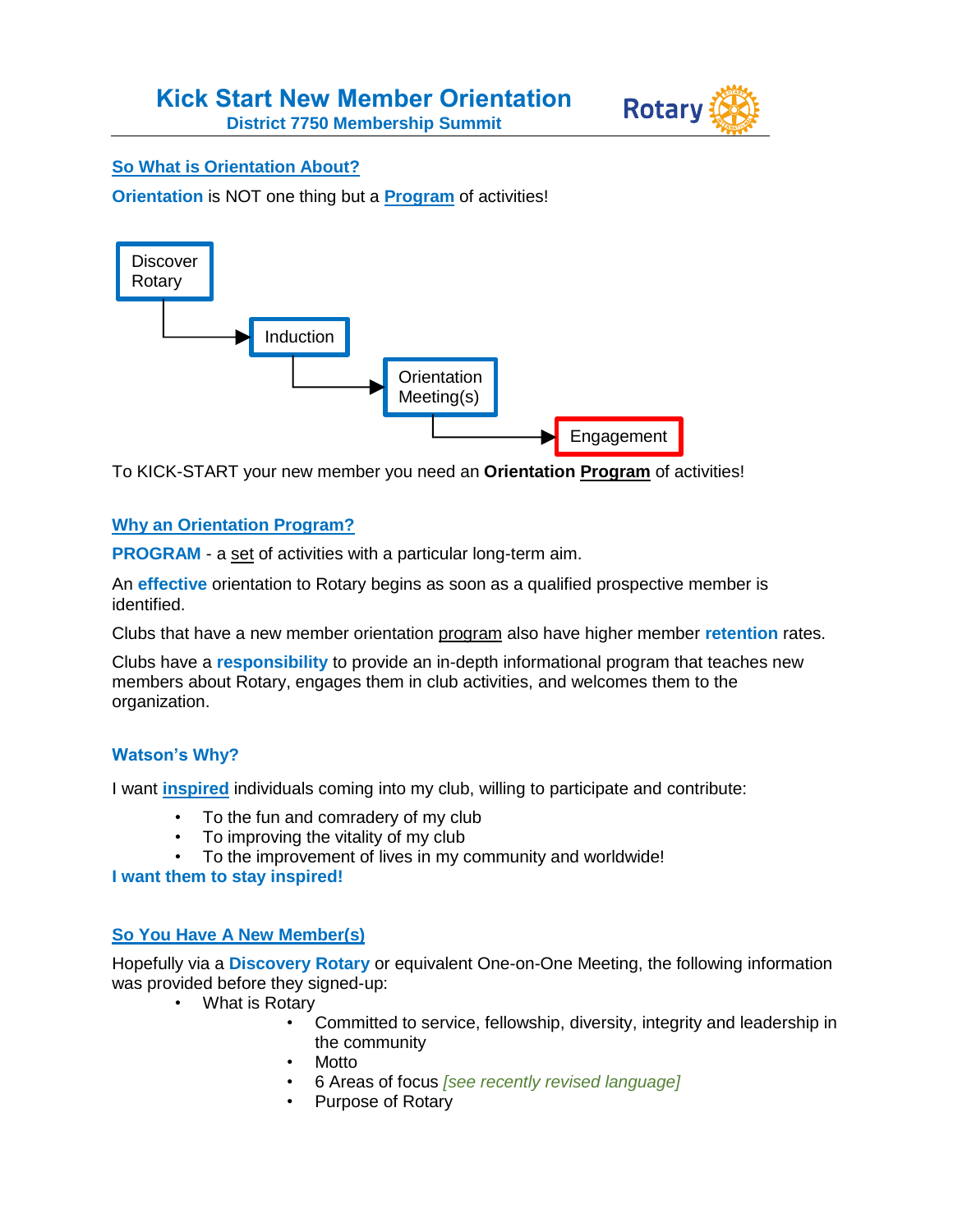# **Kick Start New Member Orientation District 7750 Membership Summit**



- Qualifications for membership and expectations of participation
- Cost of membership
- After joining, What's Next

# **The Induction!**

Do you have a clear new member process in place leading up to induction? INDUCTION:

- Is this an exciting and meaningful event for your new member?
- Do you have standard and inspiring induction remarks?
- Do you have a member pledge?
- Does the club stand and welcome the new member?
- Are the new members invited up front at end of the meeting for the club to greet?

# **The Induction Packet**

The new member at induction should be provided with:

- Rotary Pin
- Name Badge
- New Member Packet
	- Connect for Good brochure
	- Rotary Basics guide
	- What's Rotary card
	- DACdb URL, login & temporary password
	- DACdb Basics document
	- Club directory
	- Rotary Foundation Reference Guide
	- List of any specific or special club policies

# **What is an Orientation Meeting?**

In comparison to how we teach prospective members about Rotary, new member orientation is more in-depth but also slower-paced, so as not to overwhelm new members with too much information.

Some clubs hold informational sessions and others have fun "start classes" in a less formal setting.

The size of your club may influence the format you choose.

Regardless of the setup, pacing the orientation allows new members to form relationships and get involved in ways that best fit their interests and needs.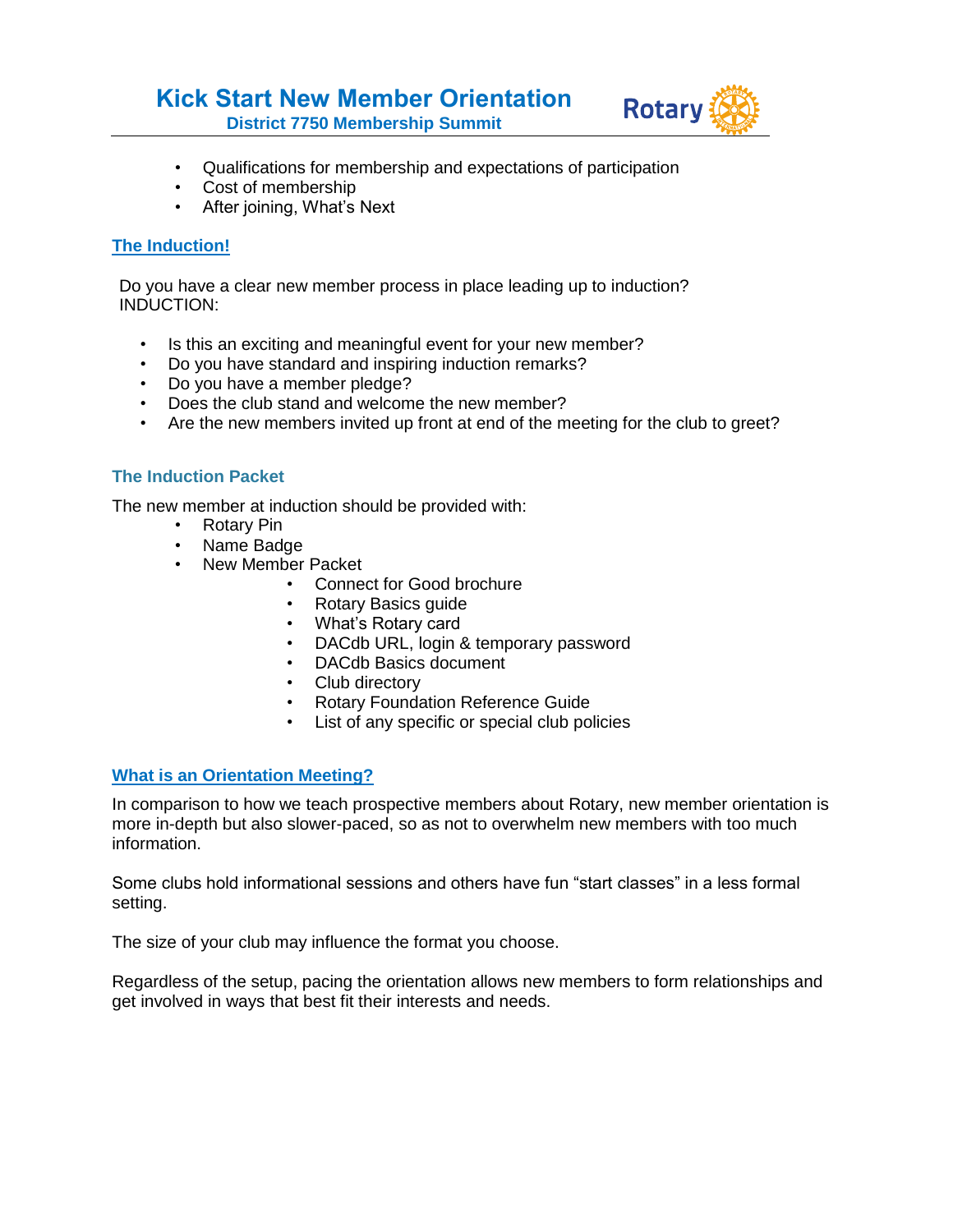



#### **Orientation Meeting Topics**

#### **1. Introductions**

Start by introducing all in attendance. Example:

#### **New Members**

Name **Occupation** Why You Decided to Join Our Rotary Club Questions From Discover Rotary Meeting

# **Current Members**

Name Number of Years in Rotary Why You Stay in Our Rotary Club

#### **2. ROTARY**

#### Explain:

- $\triangleright$  That your club is part of an international organization of people who share a passion for service
- ▶ Rotary's mission and values/ Avenues of Service
- $\triangleright$  Rotary's legacy in the effort to eradicate polio worldwide
- $\triangleright$  The Rotary Foundation

#### **3. Benefits of membership and opportunities to:**

- $\triangleright$  Make a difference in the lives of others
- $\triangleright$  Develop skills that can easily be applied to a career, like public speaking, project management, and event planning
- $\triangleright$  Network with other professionals
- $\triangleright$  Build lifelong friendships
- $\triangleright$  Make international connections

# **4. Your Club:**

- $\triangleright$  Your club's culture and different kinds of meetings
- $\triangleright$  What your club does best and what it's known for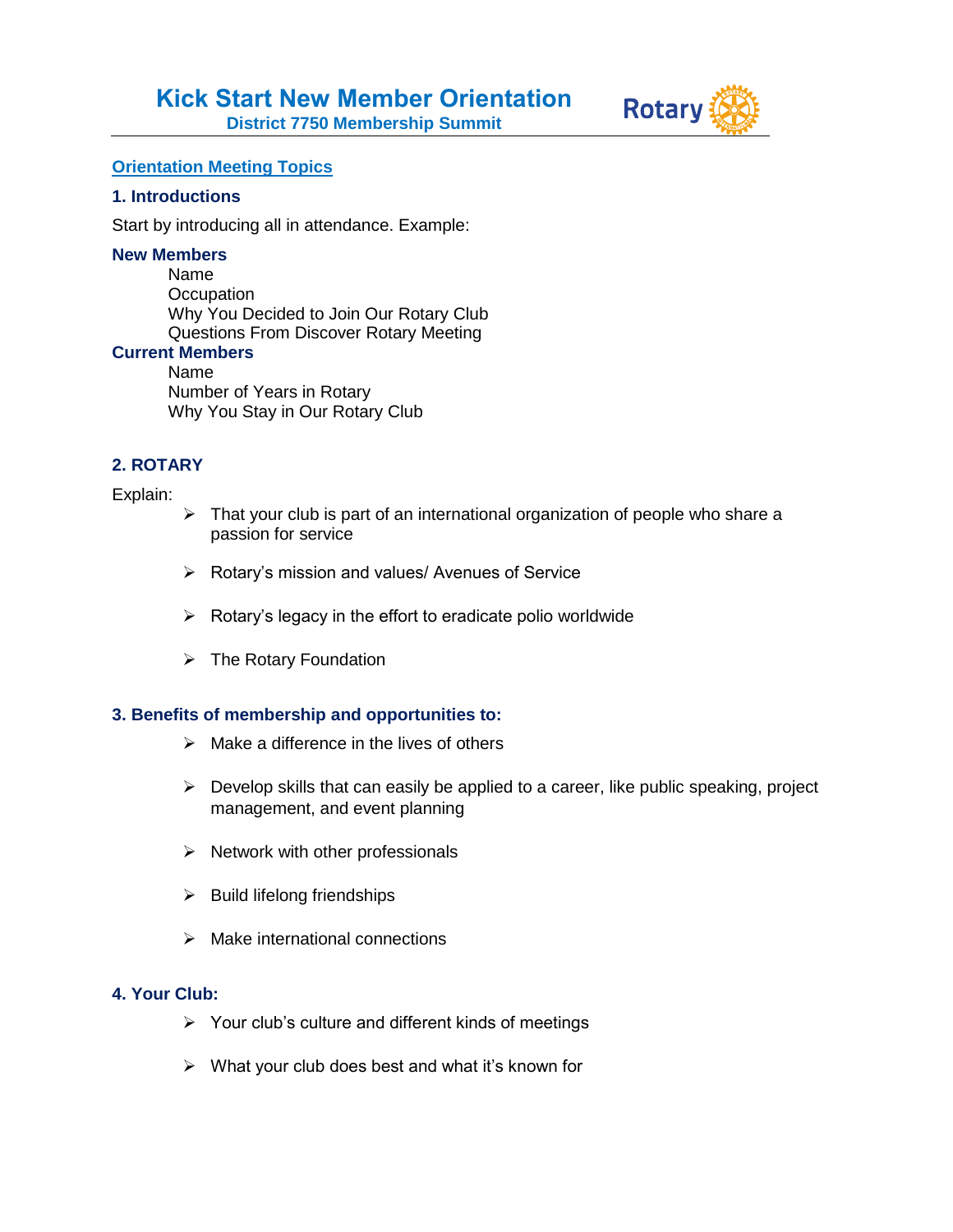

- $\triangleright$  Your club's history
- $\triangleright$  Projects and activities your club is involved in
- $\triangleright$  Social events
- $\triangleright$  Other information about your club: website, social media pages, and any other materials

# **What is ENGAGEMENT?**

**Engagement** is the emotional commitment a member has to the organization and its goals. When members care — when they are *engaged* — they use **discretionary effort**.

*Some other definitions:*

- Emotional connection a members feels toward his or her organization, which tends to influence his or her behaviors and level of effort in service related activities.
- Concept that describes the level of enthusiasm and dedication a member feels toward his/her participation. Engaged members care about their service and about the performance of the club, and feel that their efforts make a difference.
- The illusive force that motivates members to higher (or lower) levels of service.

#### **More About ENGAGEMENT**

People engage with people, and they give more when they feel heard, empowered, and appreciated.

Member engagement (not satisfaction or happiness) matters. It's a powerful engine for growth and success. Engagement is a 50/50 proposition with the responsibility to become engaged on the member and the responsibility to create an engaged environment on the club. A culture of engagement is created when both the club and the members are becoming engaged.

For associations, clubs and other membership organizations, members are their reason for being, so getting and keeping members truly engaged in the organization is critical for survival.

#### *Engagement = Relationship + Action*

#### **Developing an ENGAGEMENT Culture**

#### **1. Don't Skip Onboarding And Training**

If a member doesn't have a handle on what the club is about and how they can fit in, they won't be engaged. Instead, they'll be confused, frustrated, and rushed to catch up, which leads to disengagement. Onboarding and training new members are some of the most important steps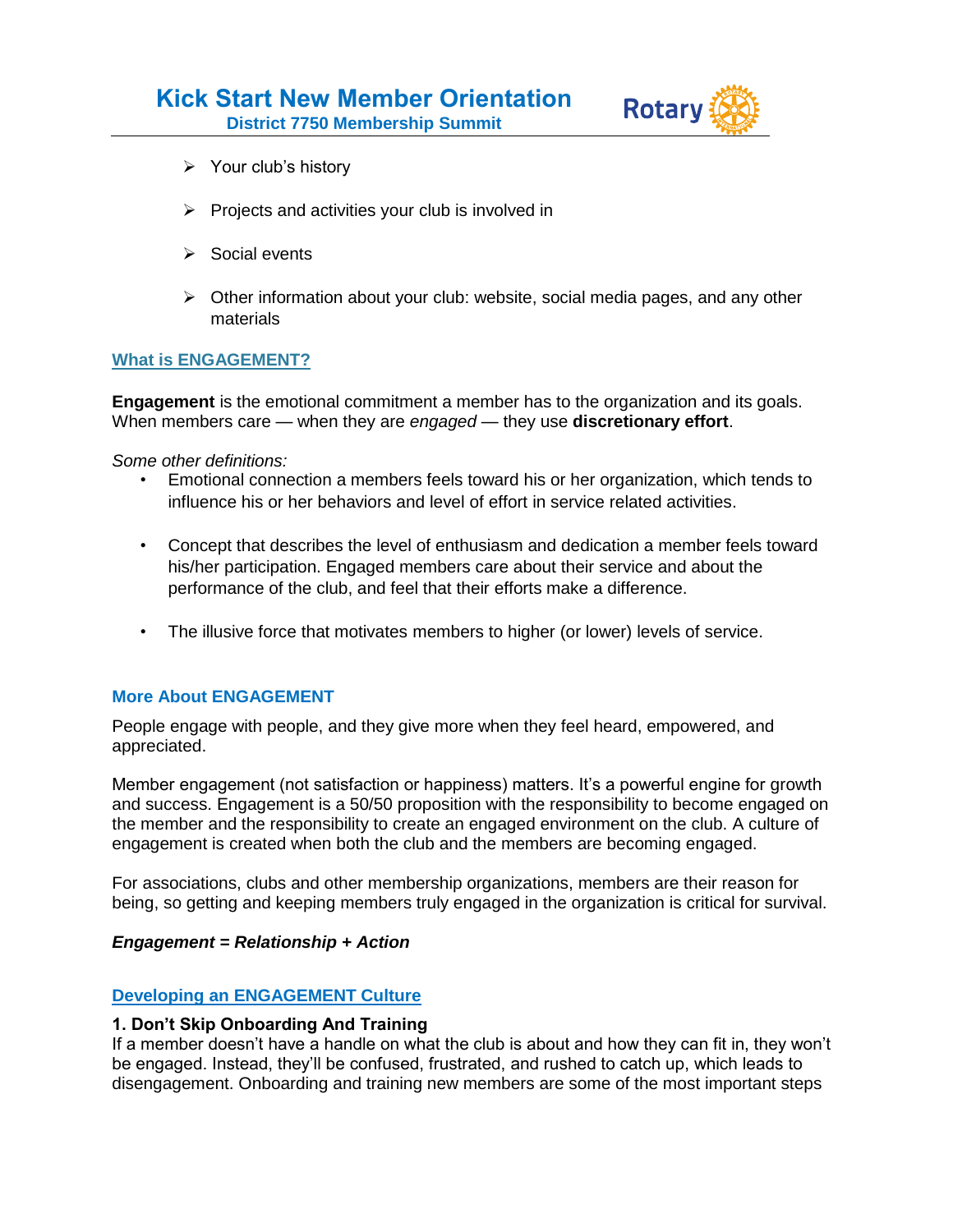

you can take to ensure members are engaged.

#### **2. Set Club Goals**

To run a successful club, you need a club plan with a list of goals you want to accomplish. To engage members, you need to involve them in reaching club goals.

#### **3. Acknowledge Members**

Members don't automatically become engaged when you give them more praise, thanks, or any other type of acknowledgment. But, can quickly become disengaged if they feel like they're invisible. Engaged members have a sense of comfortability and camaraderie with your club. It's important to develop a relationship of respect and friendship.

#### **4. Focus On Member Development**

There are many reasons a person accepts a club membership. But, many members also want the opportunity to grow their career. Members want to develop their skills and continue challenging themselves. They don't want to do monotonous tasks that require minimal effort. Engaged members constantly use their mind and enhance their skills.

#### **5. Don't Micromanage**

If members are told exactly what to do and how to do it, they won't have the time or motivation to engage with the activity. Members can't be engaged if they don't have freedom in how to do their tasks.

# **Steps to ENGAGEMENT**

You are off to a good start:

- **Discover Rotary** Event or equivalent
- Meaningful **Induction** Ceremony
- Educational **Orientation** Meeting

But this just the start – now you MUST get the new member fully **ENGAGED**!

# **ENGAGEMENT – Step 1 - Mentoring**

#### **Assign a Mentor**

**Purpose:** Promote new members' involvement in your club.

Choose mentors who are committed to their role:

- High level of knowledge and interest about the club and Rotary
- Willingness to devote the time and energy necessary to help the new member fully participate
- Assign mentor with common interest with the new member

Provide training for the mentors.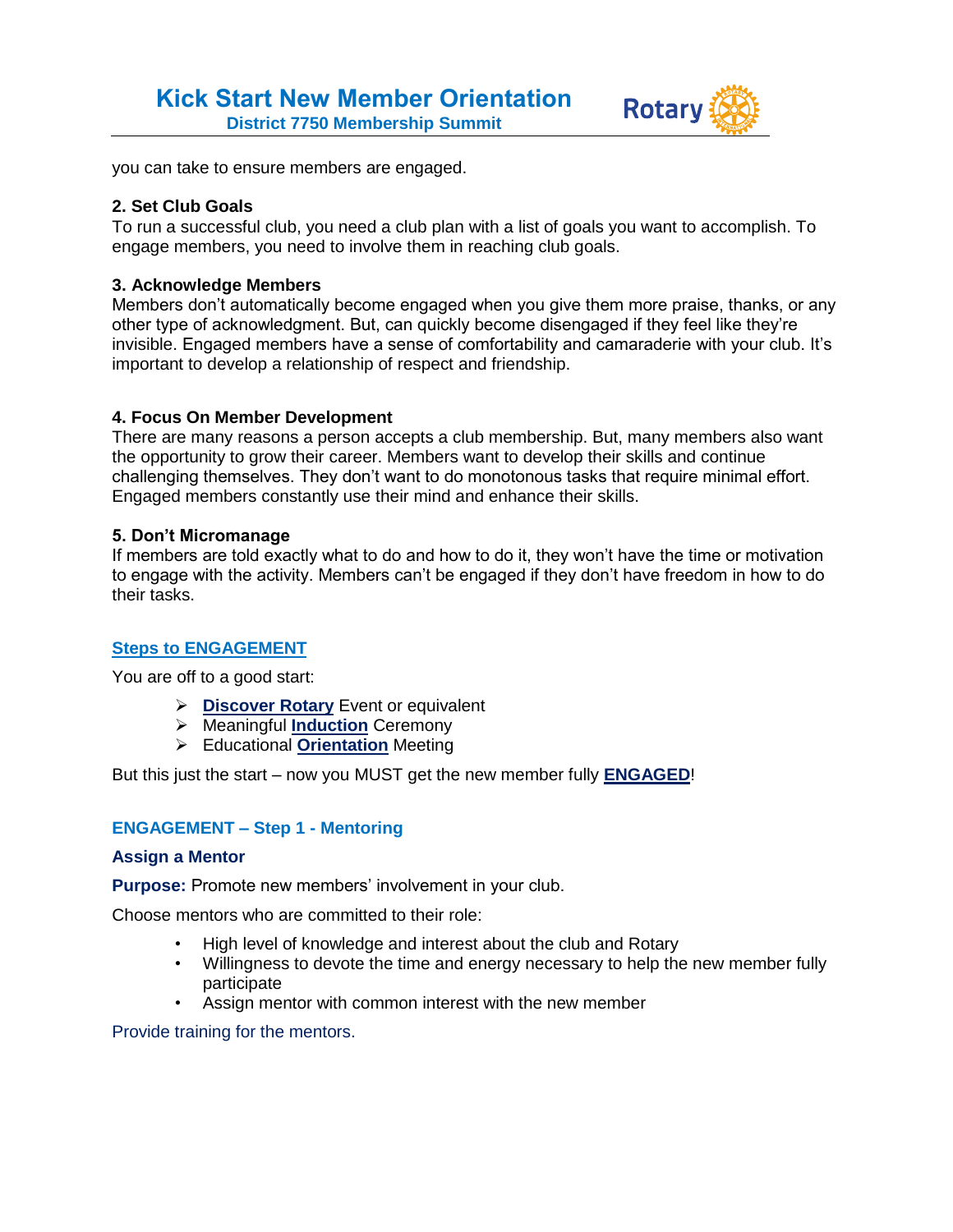**Kick Start New Member Orientation District 7750 Membership Summit**



#### **Mentor's Responsibilities:**

- Schedule a coffee break or meal ASAP. Cover mentor's checklist, and provide report back to Membership Committee.
- Accompany the new member to club events and sit with at first few meetings.
- Introduce the new member to club members.
- Follow-up on new member's comfort level and involvement.
- Explain the various club committees and suggest a committee assignment compatible with the new member's interests.
- Inform the new member about special meetings and Rotary social events. Attend as many as possible and act as an informal host to the new member, making them feel at home.

# **ENGAGEMENT – Step 2 – NM Challenge**

#### **Have a new member activity program.**

**Purpose:** Help new member learn about your club and Rotary, and meet members.

Examples:

- $\triangleright$  Red Badge/Blue Badge
- $\triangleright$  Scavenger Hunt
- $\triangleright$  Your own new member activity program

Mentor should explain details, help and check progress.

**IMPORTANT**: Member should be recognized as a 'big deal' when complete!

# **ENGAGEMENT – Step 3 – Welcome Table**

# **Assign new member to Welcome Table (attendance) or Greeter for a few meetings ASAP.**

**Purpose:** Meet members and get to know their names, and for members to meet them.

# **ENGAGEMENT – Step 4 – Committee**

**Get the member assigned quickly to a fundraising, service, or club operations committee – maybe more than one.**

**Purpose:** Get them involved in club activities.

The mentor should help the member decide on a committee(s), reach out to the committee chair, follow-up to be sure they have been invited to join the committee.

# **ENGAGEMENT – Step 5 – Learning Sessions**

**You do have a club training plan, don't you?**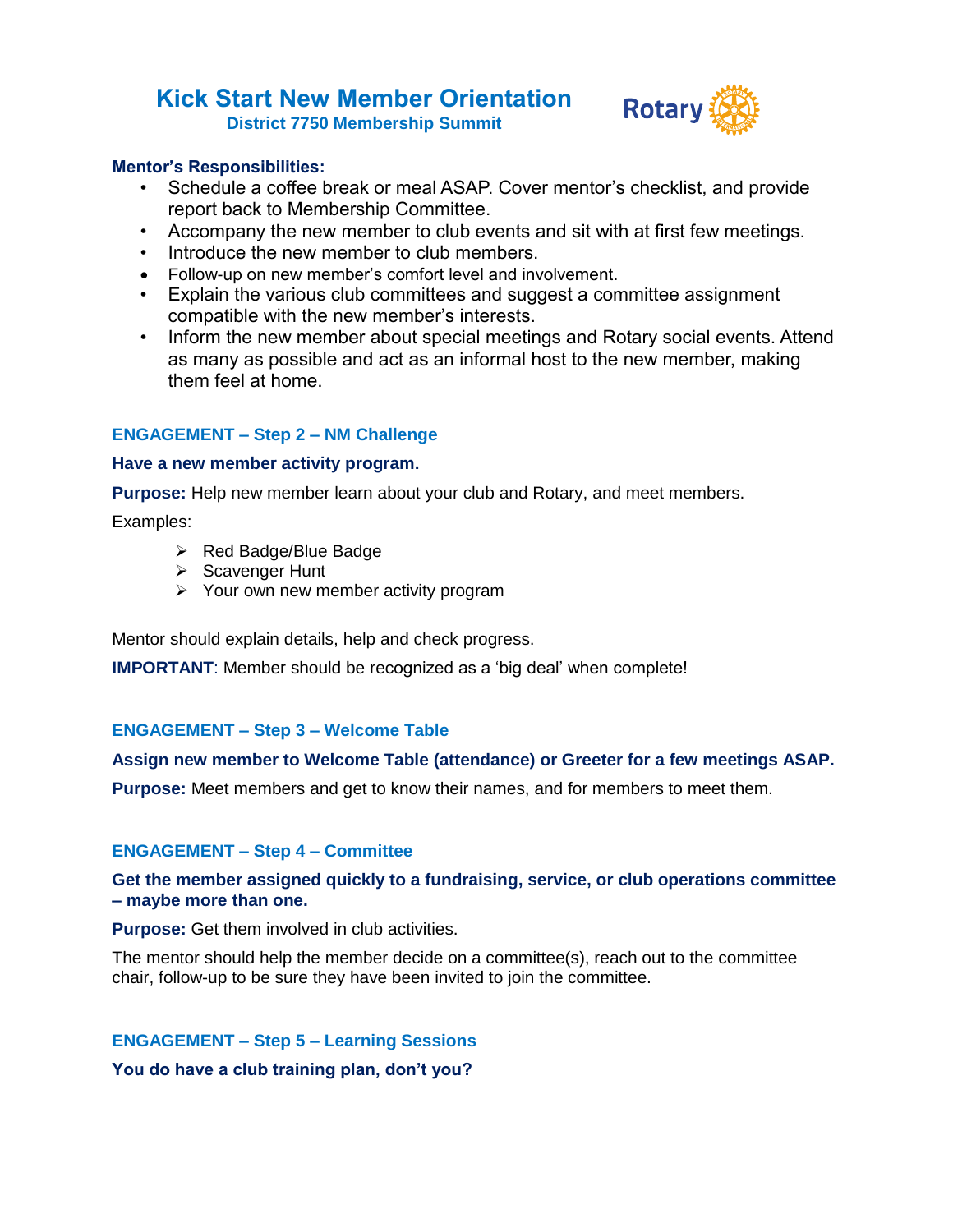# **Kick Start New Member Orientation District 7750 Membership Summit**



**Purpose:** Provide more in depth information about Rotary, your club, and leadership skills you can use here, in your job, and at home.

It is not possible to expose members (both new and older) to all the aspects about Rotary, about our club, and about leadership in a Discover Rotary event, Induction packet, hour long Orientation meeting, regular club meetings, or even over coffee with a mentor. And just as we think we have it, something changes.

#### **Clubs need to have a training plan and conduct specific sessions to educate and inspire their members!**

# **ENGAGEMENT – Club Training Plan**

Your club should have a comprehensive **training plan** that ensures:

- 1. Club leaders attend district training meetings as appropriate
- 2. Orientation is consistent and regularly provided to new members
- 3. Ongoing educational opportunities are available for current members
- 4. A leadership skills development program is available for all members.

Foremost in the training plan should be 3 sessions specifically for new members. These may be one-on-one meetings based on the inflow of new members into your club:

#### **Session 1 - Rotary Policies and Procedures**

- 1. How to propose a new member
- 2. Meeting make-ups
- 3. Club structure
- 4. Elements of an effective club
- 5. Club meetings
- 6. Attendance expectations
- 7. Finances (participation, contributions)
- 8. District structure

#### **Session 2 - Opportunities for Service**

- 1. Current club and district projects
- 2. RI programs
	- Interact & Rotaract
	- Rotary Community Corps
	- Global Networking Groups & Friendship Exchange
	- Rotary Volunteers
	- Rotary Youth Leadership Awards
	- World Community Service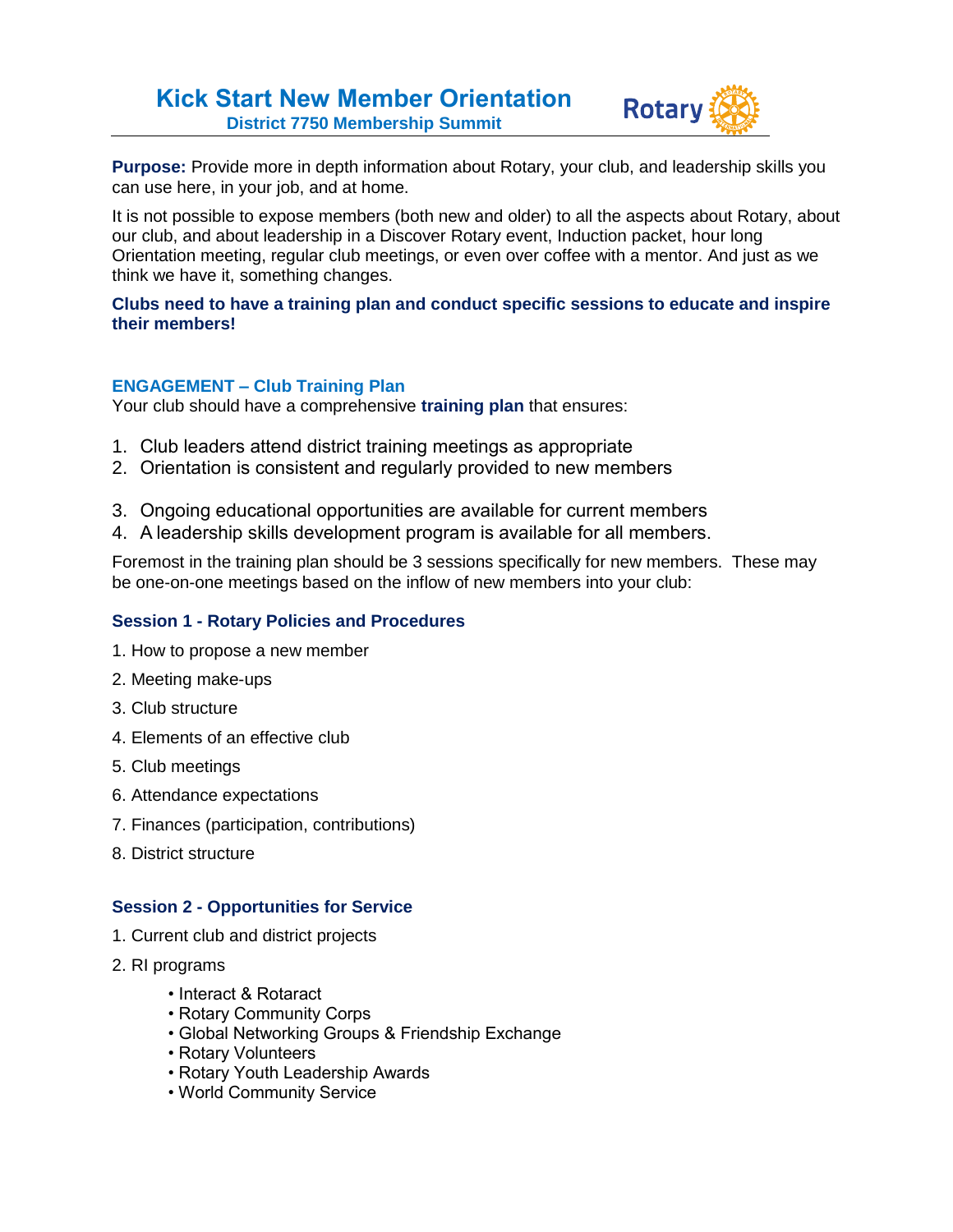**Kick Start New Member Orientation**

**District 7750 Membership Summit**



- Youth Exchange
- 3. The Rotary Foundation programs
	- PolioPlus
	- Humanitarian Grants Program
	- Educational Programs

#### **Session 3 - Rotary History and Achievements**

- 1. Origin, growth, and achievements of Rotary International
	- History of RI and The Rotary Foundation
	- RI Board of Directors
	- The Rotary Foundation Trustees
	- Object of Rotary
	- Mission of Rotary International
- 2. Tradition of high ethical standards
	- The Four-Way Test
- 3. History and achievements of your club
- 4. Spouse/partner and family involvement **Other Topics - Leadership**

**Purpose:** To develop the personal leadership skills of club members thereby enhancing their professional life and developing future club leaders.

#### **Suggested topics:**

- Communication skills
- Leadership styles
- Leading and motivating volunteers
- Mentoring
- Time management
- Goal setting and accountability
- Strategic planning
- Ethics (4-Way Test)
- Building Consensus
- Team work

# KICK-START your new members with a great **Orientation Program** of activities!

*District 7750 Trainer Watson Dorn [watsondorn@yahoo.com](mailto:watsondorn@yahoo.com)*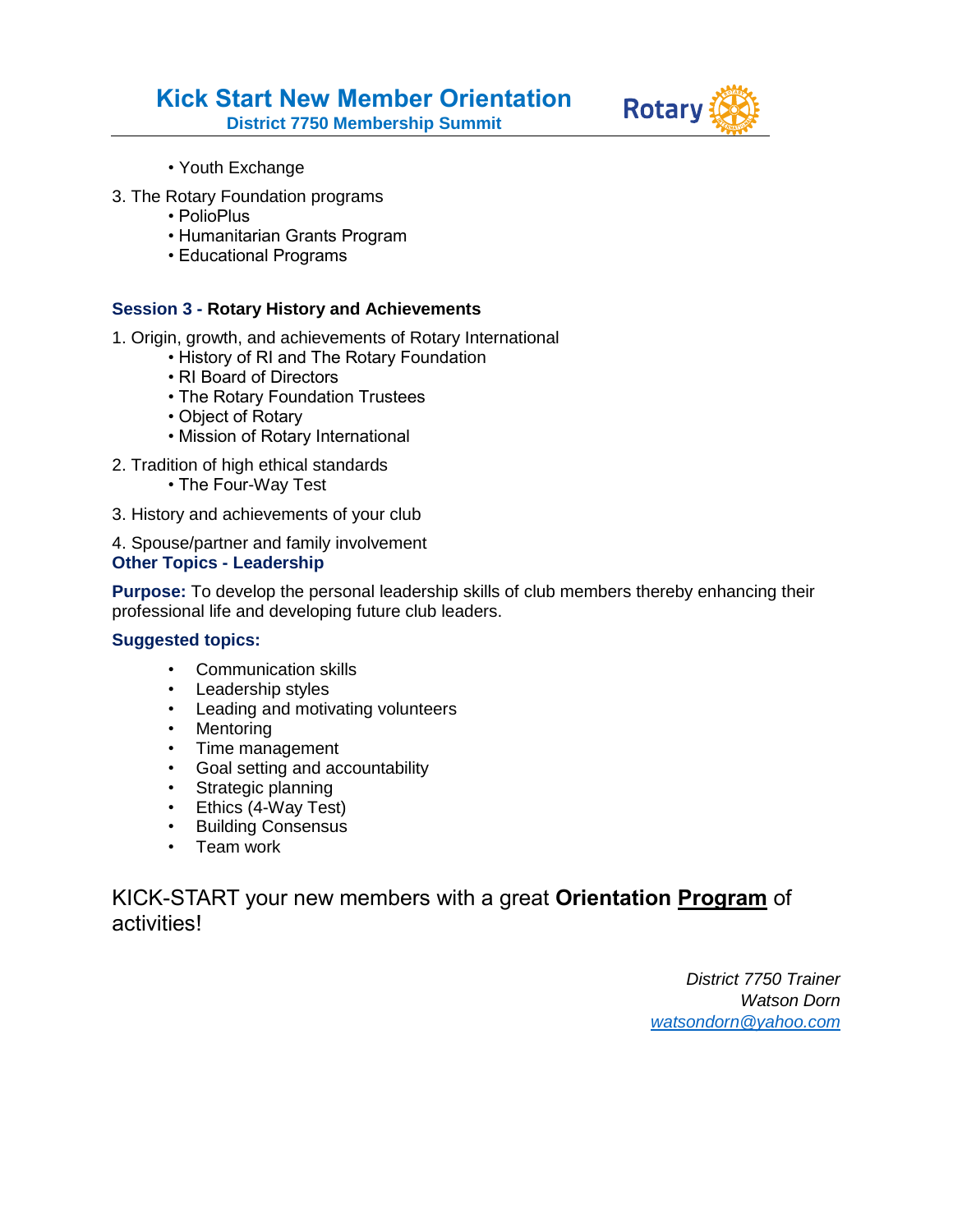**District 7750 Membership Summit**



# **Mentor Checklist Example**

| <b>New Member:</b> | Date: |
|--------------------|-------|
|                    |       |

**Mentor:**

#### **Welcome**

| Welcome new member to club           |
|--------------------------------------|
| Write-up a brief bio for them (back) |

#### **Information Items:**

| We address members informally (no titles - use first names)                                    |
|------------------------------------------------------------------------------------------------|
| Rotary is club focused, but RI and TRF is a huge extension of each club                        |
| Rotary is where neighbors, friends, and problem-solvers share ideas, join leaders, and take    |
| action to create lasting change. (motto Service Above Self)                                    |
| Through Rotary clubs, people from all continents and cultures come together to exchange        |
| ideas, and form friendships and professional connections while making a difference in their    |
| backyards and around the world. [More than 1.2 million members and 35,000+ clubs]              |
| Each day, our members pour their passion, integrity, and intelligence into completing projects |
| that have a lasting impact. 16 Million volunteer hours each year                               |
| For more than 110 years, we've bridged cultures and connected continents to champion           |
| peace, fight illiteracy and poverty, promote clean water and sanitation, and fight disease. No |
| challenge is too big for us. [2.5 Billion children immunized against polio]                    |
| Our club is over 110 members and we plan to grow to 150                                        |
| Our club provides a significant amount each year in giving, earning, and fundraising for our   |
| local community and the Rotary Foundation (see Charity Contribution List)                      |

#### **What we would like for you (new member) to do:**

| Learn the 4-Way Test and live by it                                                                                         |
|-----------------------------------------------------------------------------------------------------------------------------|
| Have fun and make new friends – attend meetings, socials, & activities                                                      |
| Learn about Rotary and get involved – (mentor - assign to a committee or project – see list)<br>Committee/Project Assigned: |
| Contribute to TRF                                                                                                           |
| Participate in John Welborn Challenge with our own foundation (explain)                                                     |
| Attend New Member Orientation session                                                                                       |
| If already attended, feedback:                                                                                              |
|                                                                                                                             |
| Participate in the New Member Activity program (see attachment)                                                             |
| Update Profile in web site (basic info/bio and picture)                                                                     |

#### **Questions/Feedback from new member (satisfaction so far, good things, area for improvement)**

*(continue on back if needed)*

Attachments: Last year's Accomplishments, Committee list, New Member Activity program